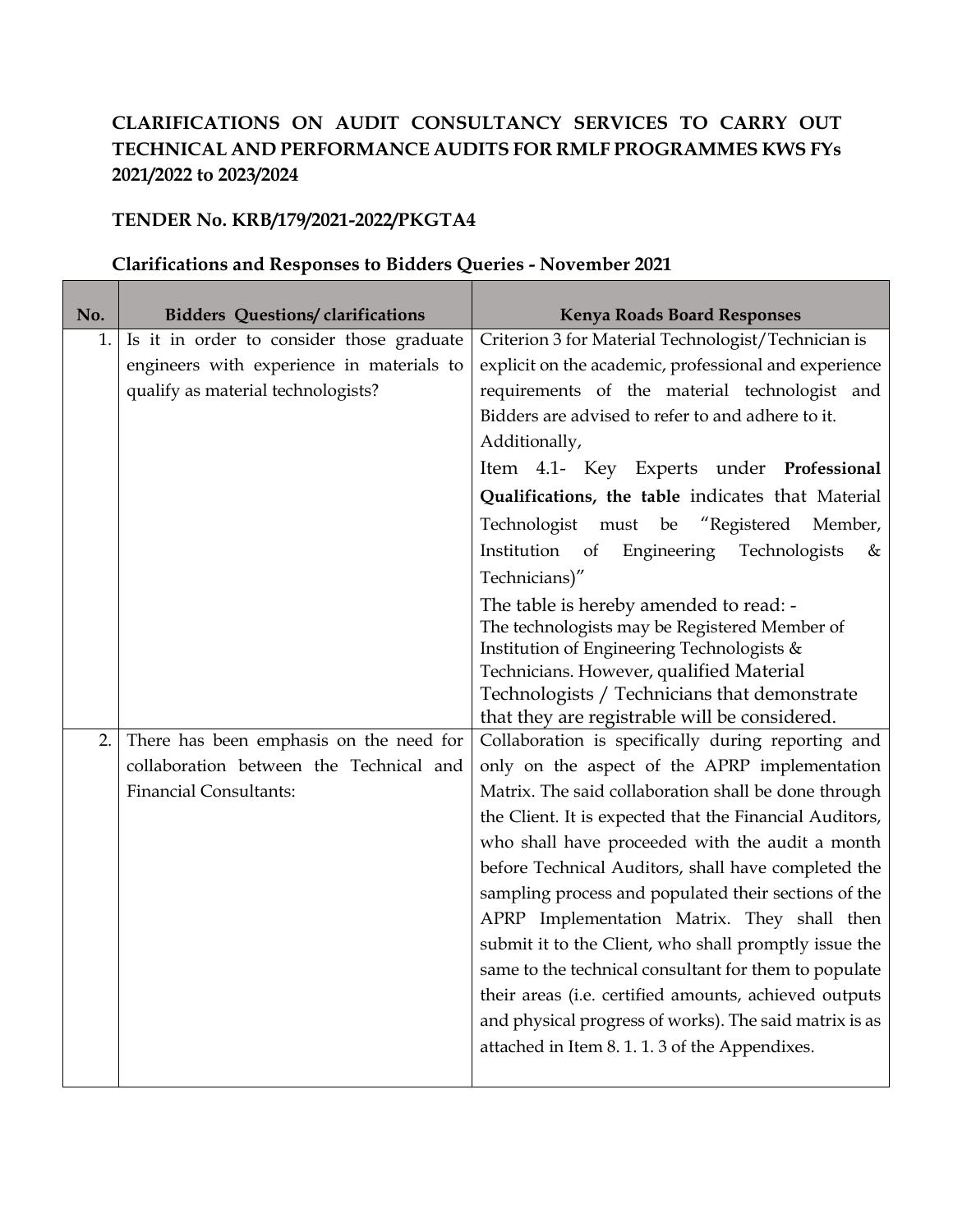| No. | <b>Bidders Questions/clarifications</b>                                                                                                                                                                                                                                                                                                                  | <b>Kenya Roads Board Responses</b>                                                                                                                                                                                                                                                                                                                                                                                                                      |
|-----|----------------------------------------------------------------------------------------------------------------------------------------------------------------------------------------------------------------------------------------------------------------------------------------------------------------------------------------------------------|---------------------------------------------------------------------------------------------------------------------------------------------------------------------------------------------------------------------------------------------------------------------------------------------------------------------------------------------------------------------------------------------------------------------------------------------------------|
|     | Noting that these are two different<br>$\mathbf{i}$<br>consultants shall documents<br>be<br>submitted separately or they shall be<br>combined?                                                                                                                                                                                                           | Consultants shall submit their documents<br>$\mathbf{i}$<br>separately.                                                                                                                                                                                                                                                                                                                                                                                 |
|     | ii) In the event that they will require to<br>be combined whose responsibility<br>shall this be?                                                                                                                                                                                                                                                         | The reports from the Financial and Technical<br>$\rm ii)$<br>Auditors shall not be combined and each<br>consultant shall submit their own full, final and<br>stand-alone report. Both parties, as explained<br>above, shall collaborate populate the APRP<br>matrix.                                                                                                                                                                                    |
|     | iii) What happens in a case where the<br>expected collaboration fails to be<br>effective in terms of the level of<br>engagement between<br>the<br>two<br>different parties.                                                                                                                                                                              | iii) The client shall appoint project managers for<br>each contract who shall ensure smooth running<br>of the contracts. If either party has not populated<br>their areas in the Matrix on time as stipulated in<br>the ToR, noting reporting is the main deliverable;<br>it may be construed as a breach.                                                                                                                                              |
| 3.  | It was mentioned that the Financial Audit<br>consultant will start their audits one month<br>ahead of the Technical Audit consultant. In<br>that case they will have completed the<br>sampling process by the time the Technical<br>Auditors commence their audits. Is it in<br>order for them to adopt the sample by the<br>financial audit consultant? | Sampling will be as per the APRP implementation<br>Matrix and therefore the Technical Consultant shall<br>adopt the sample by the Financial Auditor. However,<br>if the Technical Auditor, once in the field identifies a<br>case that requires to be reported upon, then such a<br>case will be added to the list of sampled projects.                                                                                                                 |
| 4.  | Are there any variations expected on the<br>APRP implementation matrix? And if so,<br>there<br>would<br>be<br>allowance<br>any<br>for<br>renegotiation with the client?                                                                                                                                                                                  | The Matrix should be viewed as a form of a report.<br>The client may change the reporting format which<br>may not have any financial implications since it does<br>constitute extra work. However, there could be<br>instances where the consultant is instructed to do<br>extra works, which may be in form of Adhoc audits,<br>in which case an instruction shall be issued, and the<br>Auditor shall be reimbursed as per the Terms of<br>Reference. |